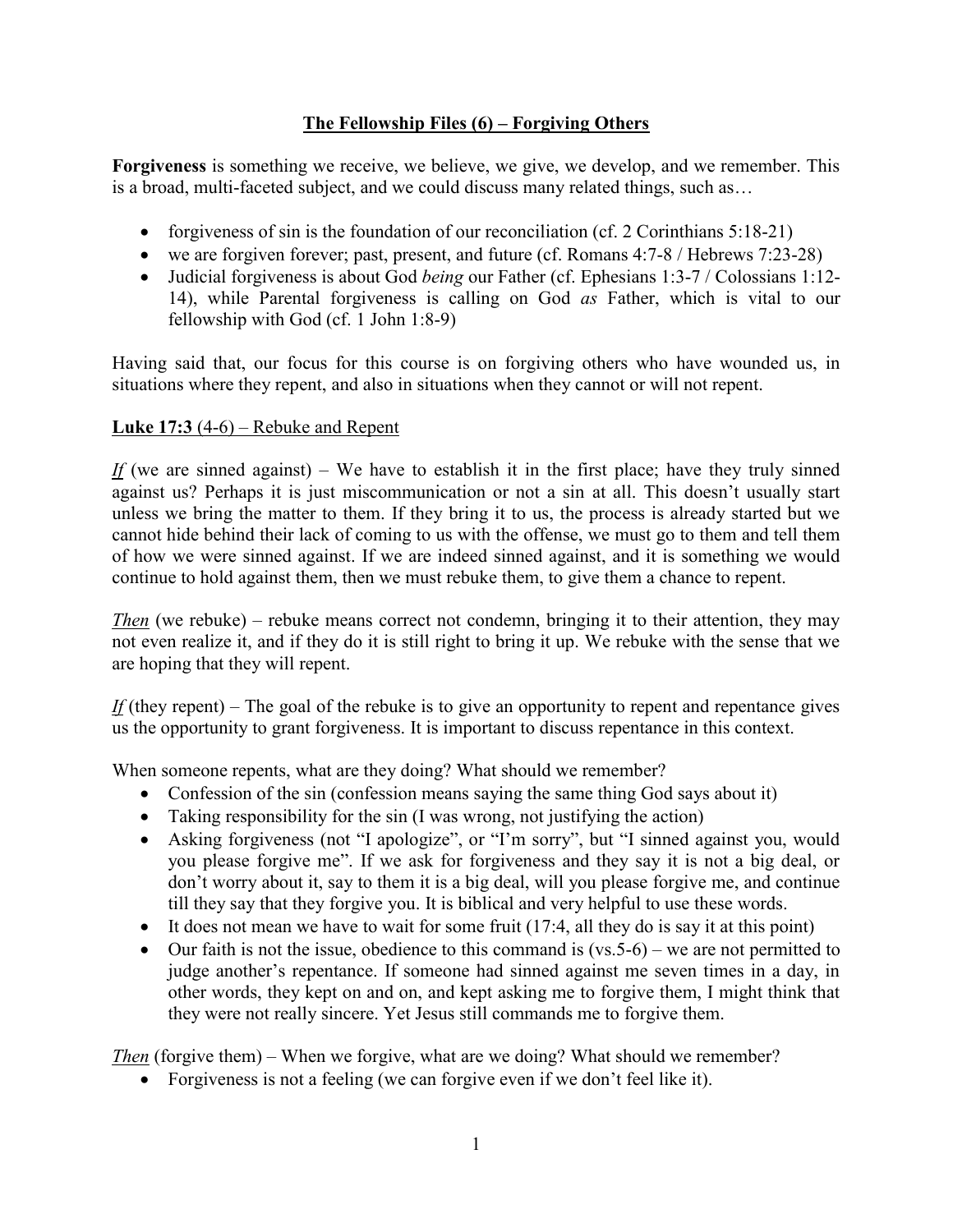- Forgiveness is not necessarily forgetting. There may still be consequences, and restitution may need to be made. Time can be a factor. You can forgive someone but still not be able to trust the person; and that can be wisdom, not unforgiveness. An ongoing and thorough heart check by humble prayer before God is essential if we are to apply this properly without sliding into unforgiveness and calling it wisdom. What we want to do is have our relationships advance to the furthest point advisable. We forgive and build trust.
- What does God's forgiveness look like? Jeremiah 31:34 When God forgives sin He promises never to hold our sin against us. "Remember no more" means God won't bring it up to our account again. God chastises me for my sin, yes, disciplines me, yes, punishes me, NO, because Jesus already took the punishment for my sins on the Cross.
- In light of the fact that God doesn't hold our sin against us, some might ask, "What about the judgment seat of Christ?" That will be about rewards, a place of commendation, not condemnation (cf. 1 Corinthians 4:5)

So what we do when we forgive someone is that we never hold their sin against them. In practical terms this means we don't unnecessarily bring it up to them, to our own selves, or to others. It is a promise we can keep even if we don't feel like it. It is also something we cannot refuse if someone is repentant. We have to deal with this, we don't just "let it go" because we can end up holding onto it and become bitter and it colors everything we think about them. We have such a problem with bitterness because we don't have forgiveness, and we don't have forgiveness many times because we don't have a rebuke. This is a command of scripture, BOTH parts, not just the forgive part, but also the rebuke, but it must first be done privately.

**Matthew 18:15-35** shows us this process. Vs.15-20 details how it may play out in the church (more on this in session 8), and then Jesus tells us what our attitude should be in vs.21-35.

- How often are we supposed to forgive? Always (vs.22)
- How much does God forgive us when we ask? Everything (vs.23-27) (in both instances they asked for forgiveness)
- Do we have any excuses not to forgive repentant people? No (vs.28-35)

Forgiven people become forgiving people. We have received mercy and we are called to be merciful. Ephesians 4:32 – we are to be forgiving to others because God has forgiven us.

We must forgive those who are repentant, but we must give an opportunity to repent, and not hold onto bitterness. We must confront them with the offense. Of course we need to realize the difference between a true offense and our personal problem with thin skin. We need to develop grace and mercy in our lives, and not be bothered over every little thing. Still there are times we should go to a person, and it takes courage to practice biblical forgiveness. Forgiving one another is part of our Mission Statement, but we need to be biblical in dealing with it.

Is it always required that I rebuke a brother who sins? No, if you are truly not concerned with it, if it will not become a root of bitterness (1 Peter 4:8 / 1 Corinthians 13:5). If love covers it, then it must be covered, but if you are still thinking about it, then your heart is uncovered.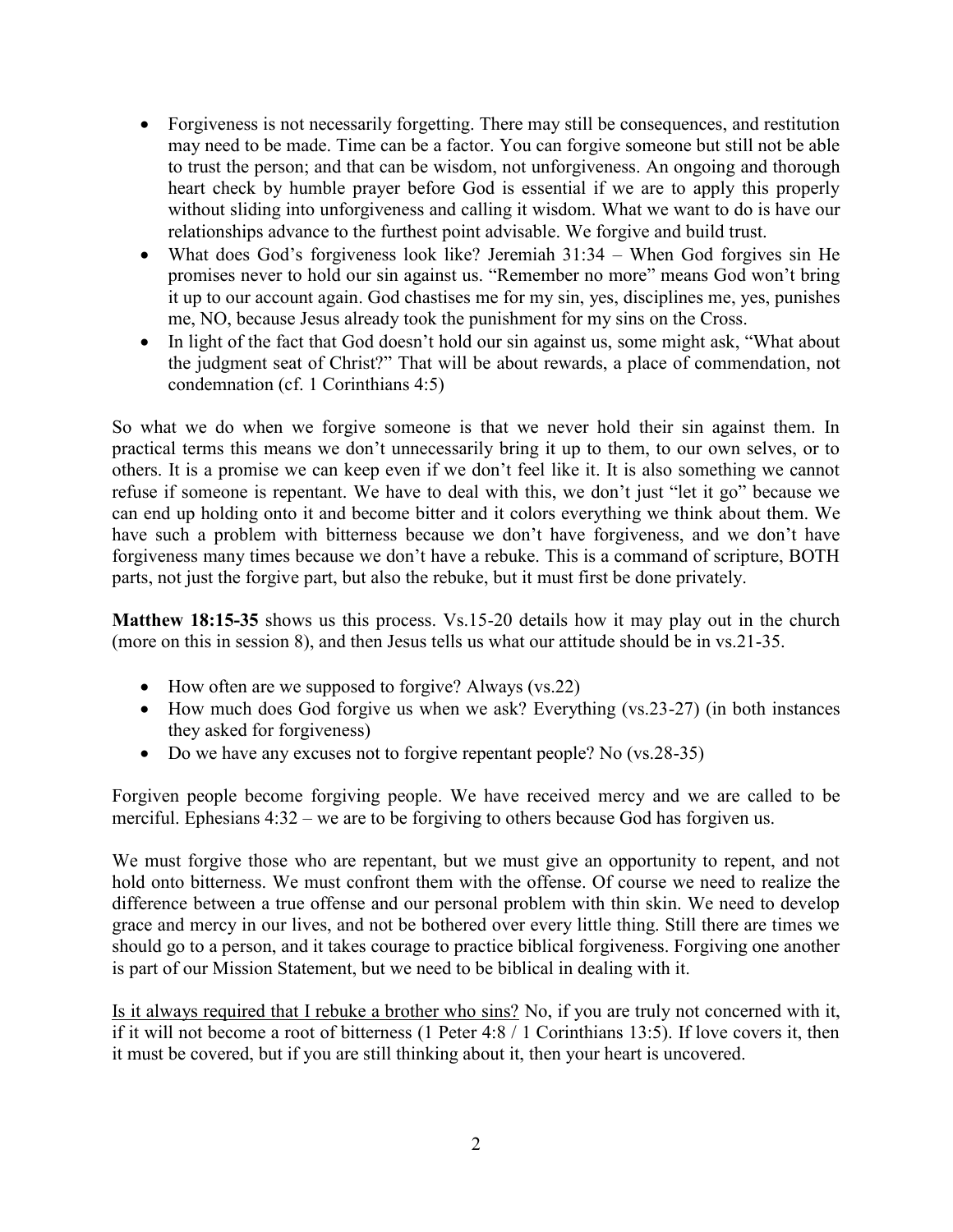What about someone who is over me in authority, like a pastor, a boss, a parent, an older person? 1 Timothy 5:1-2 – do not speak harshly, or sharply rebuke, but honor them as we correct them, like we would a father we loved.

We should consider our own spiritual condition before we rebuke someone. This is not in a "who is the better brother" way, but examining our own heart before the Lord (Matthew 7:3-5), as we will discuss with Mark 11:25. Your attitude may be causing you to see this out of proportion.

## **Two different facets of forgiveness** – Luke 17:3 and Mark 11:25 are different.

Luke  $17.3$ 

- Horizontal focus offended speaks to the offender (rebuking him)
- Conditional forgiveness (If he repents)
- Access to offender is required
- Offender is the one who benefits (you grant forgiveness)

Mark 11:25

- Vertical focus offended speaks to God
- Unconditional forgiveness
- Access to offender not required (not a person who repents but anyone, access or not, no bitterness, we give it to God, Romans 12:17-21, you can only do this by praying first)
- Offended is the one who benefits (you are released from bitterness)

Unforgiveness breaks fellowship with God, and hinders our prayer life. We must be WILLING to forgive. This doesn't mean that we only have to forgive them before God but that we can hold onto our unforgiveness until we see them come to us to repent, and if they never do we never forgive. No, if we are able we must go to them, rebuke them, and give them a chance to repent. If we go to the person and they will not repent, and they leave, you release it to God (Mark 11:25) so that you will not become bitter. This is vertical.

What about those who cannot repent? You say, "I was wronged, but don't even really know who did it, I can't find them, and they haven't repented, this thing is haunting me, so what am I supposed to do?" This would include a dead relative. Other examples: you were robbed, spam ruined your computer, you were taken advantage of in some anonymous way, it was 20 years ago in a church I no longer attend, etc. Don't go looking for them, just forgive, don't demand your rights, you give them to Christ. If you don't have access to a person, well, you forgive them in the Mark 11:25 sense anyway, and the Luke 17:3 sense doesn't apply right now because there is no access, no active fellowship anyway, so it doesn't really matter, in that sense, unless and until they enter the picture. Then you forgive them, and begin to build fellowship again.

If your spouse, child, or family walks away with no repentance you can and must still forgive, in the Mark 11:25 sense, but now the Luke 17:3 comes into play in the horizontal scenario. We rebuked them and they refused to repent. We forgive them to God and release it, but we do not have to place our trust in them. If at some later point they decide to repent, we must then forgive them in the horizontal fashion, and offer fellowship once again. Think about the parable of the Prodigal Son (Luke 15) – the father had already forgiven the younger son, but until that son came back to seek forgiveness, he did not live in fellowship.